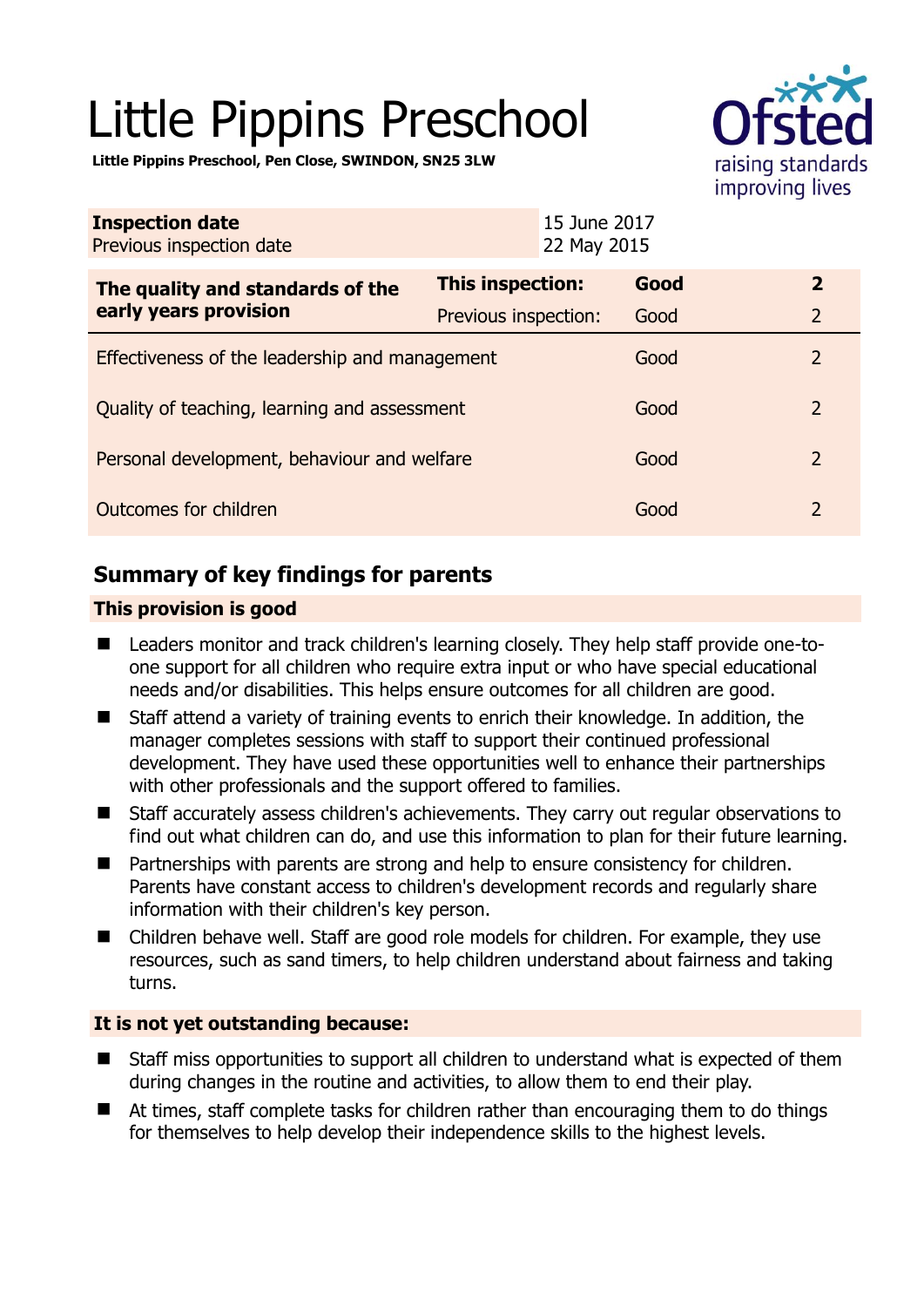# **What the setting needs to do to improve further**

### **To further improve the quality of the early years provision the provider should:**

- **P** provide clear messages to help children understand when there is to be a change in activities, so they can finish what they are doing and end their play for themselves
- extend the opportunities for children to do things for themselves and become more independent.

### **Inspection activities**

- The inspector observed the activities and the quality of teaching throughout the setting.
- The inspector held discussions with the leadership team, and spoke with children and staff, at appropriate times throughout the inspection.
- The inspector looked at a sample of documentation, including staff suitability checks, observations, assessments, planning records and documents linked to checking children's progress.
- The inspector took into account the views of parents spoken to on the day of the inspection and parents' written feedback.
- The inspector conducted a joint observation of staff practice and discussed this with the manager.

## **Inspector**

June Robinson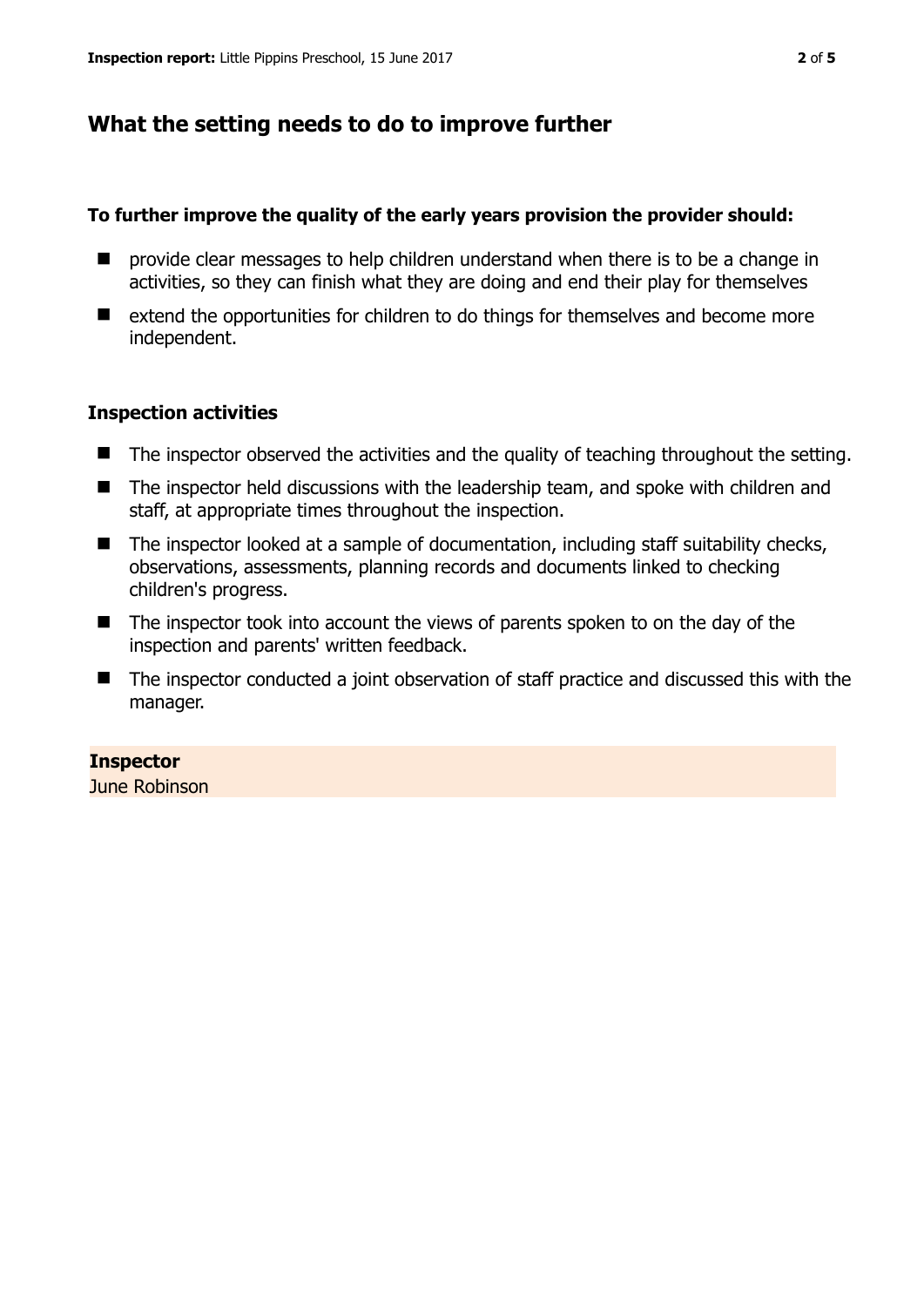## **Inspection findings**

#### **Effectiveness of the leadership and management is good**

Safeguarding is effective. All staff attend regular training and are clear about their role in protecting children. The manager follows safer recruitment guidelines to ensure new staff are suitable and existing staff remain so. Effective risk assessments support staff well to provide a safe environment. Self-evaluation is successful. Leaders work towards targeted improvements to continually improve outcomes for children. For example, since the previous inspection, leaders have supported the well-qualified staff to enhance children's learning in mathematical and literacy skills. Leaders make good use of information about children's progress to make changes where they identify weaker areas in learning. Leaders use additional funding effectively to ensure any gaps in learning quickly narrow.

#### **Quality of teaching, learning and assessment is good**

Staff place a clear focus on supporting children to develop early literacy skills. For example, they support younger children well to understand that their marks have meanings. Young children show great curiosity in the written word and ask staff what words say on food packaging in their shop play. Staff play alongside children and engage well in their imaginary play. For instance, they challenge children to think about how they can extend ideas in their play to care for an injured firefighter who needs hospital treatment. Staff support children's communication and language skills effectively. For example, even younger children enjoy taking part in daily early literacy activities. Staff use hand signs to support children's understanding and communication further, putting signs and words together to make short sentences.

#### **Personal development, behaviour and welfare are good**

Children are supported well to understand the similarities and differences between themselves and others. For example, staff work in partnerships with parents to create displays and booklets about children's families that they can share with their friends. Staff support children's physical abilities well. For example, children have opportunities to be outdoors on a daily basis and they develop skills of balance and coordination in regular movement and music activities. Children are supported well with the move to the preschool. For instance, staff visit children and their families in their homes to help children develop secure attachments with their special person from the outset.

#### **Outcomes for children are good**

All children make good progress from their starting points. They receive effective support to develop the skills they need for their future learning and the eventual move to school. Children develop their early writing skills well. For example, they form recognisable letters when they write their names. Children develop a good understanding of using technology, such as using remote controls to manoeuvre toys.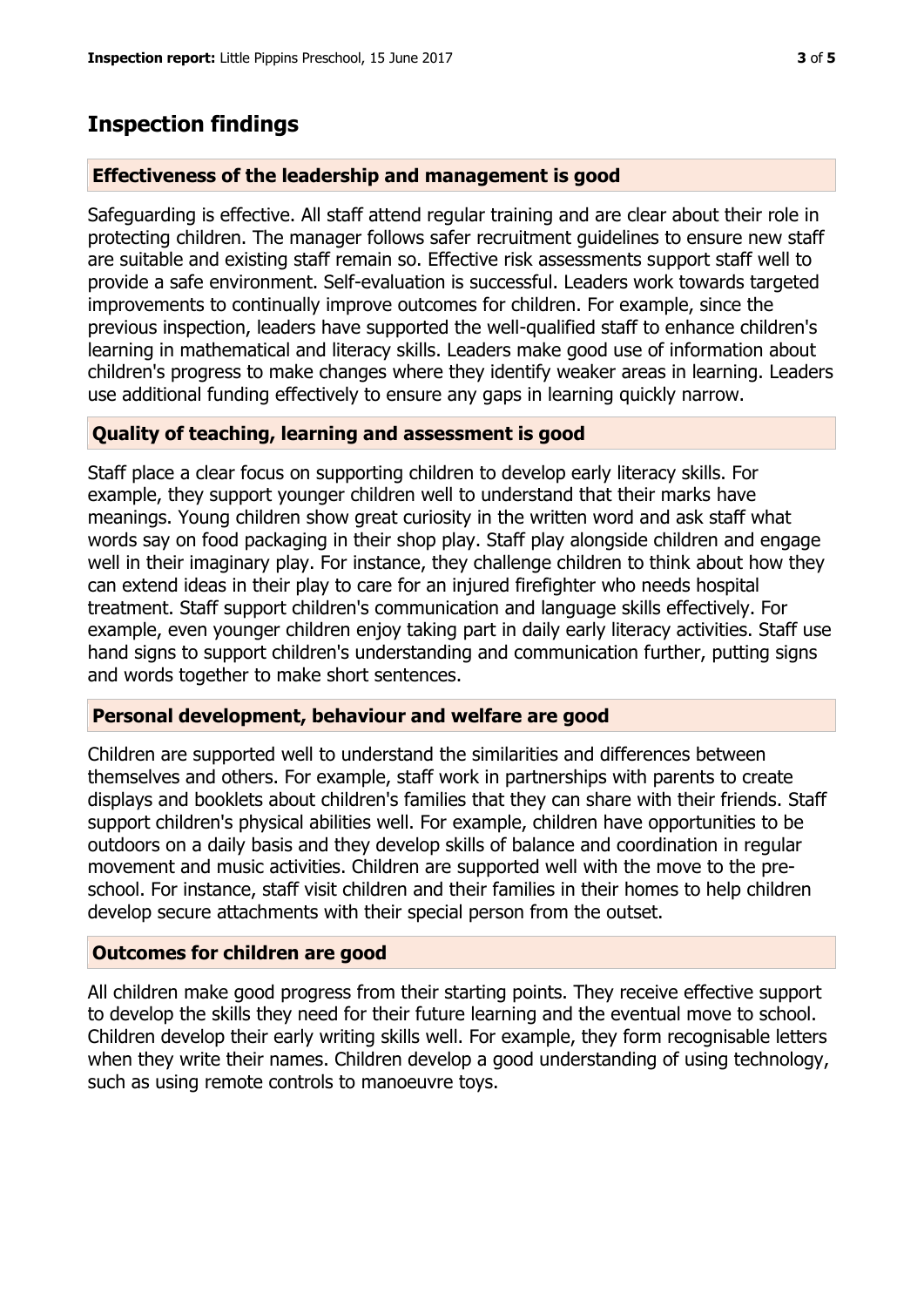# **Setting details**

| Unique reference number                             | EY395963                                                                             |  |
|-----------------------------------------------------|--------------------------------------------------------------------------------------|--|
| <b>Local authority</b>                              | Swindon                                                                              |  |
| <b>Inspection number</b>                            | 1093955                                                                              |  |
| <b>Type of provision</b>                            | Sessional provision                                                                  |  |
| Day care type                                       | Childcare - Non-Domestic                                                             |  |
| <b>Registers</b>                                    | Early Years Register, Compulsory Childcare<br>Register, Voluntary Childcare Register |  |
| Age range of children                               | $2 - 5$                                                                              |  |
| <b>Total number of places</b>                       | 50                                                                                   |  |
| Number of children on roll                          | 104                                                                                  |  |
| Name of registered person                           | Little Pippins Pre-School Greenmeadow                                                |  |
| <b>Registered person unique</b><br>reference number | RP520069                                                                             |  |
| Date of previous inspection                         | 22 May 2015                                                                          |  |
| <b>Telephone number</b>                             | 01793495600                                                                          |  |

Little Pippins Preschool registered in 2009. It operates within the grounds of Greenmeadow Primary School in Swindon. The pre-school is open weekdays from 8.45am to 3.15pm, term time only. The pre-school employs 20 members of staff to work with the children. Of these, one holds early years professional status, three hold relevant qualifications at level 5, 13 hold qualifications at level 3 and a further two hold qualifications at level 2. The pre-school receives funding for the provision of free early years education for children aged two, three and four years.

This inspection was carried out by Ofsted under sections 49 and 50 of the Childcare Act 2006 on the quality and standards of provision that is registered on the Early Years Register. The registered person must ensure that this provision complies with the statutory framework for children's learning, development and care, known as the early years foundation stage.

Any complaints about the inspection or the report should be made following the procedures set out in the guidance 'Complaints procedure: raising concerns and making complaints about Ofsted', which is available from Ofsted's website: www.gov.uk/government/organisations/ofsted. If you would like Ofsted to send you a copy of the guidance, please telephone 0300 123 4234, or email enquiries@ofsted.gov.uk.